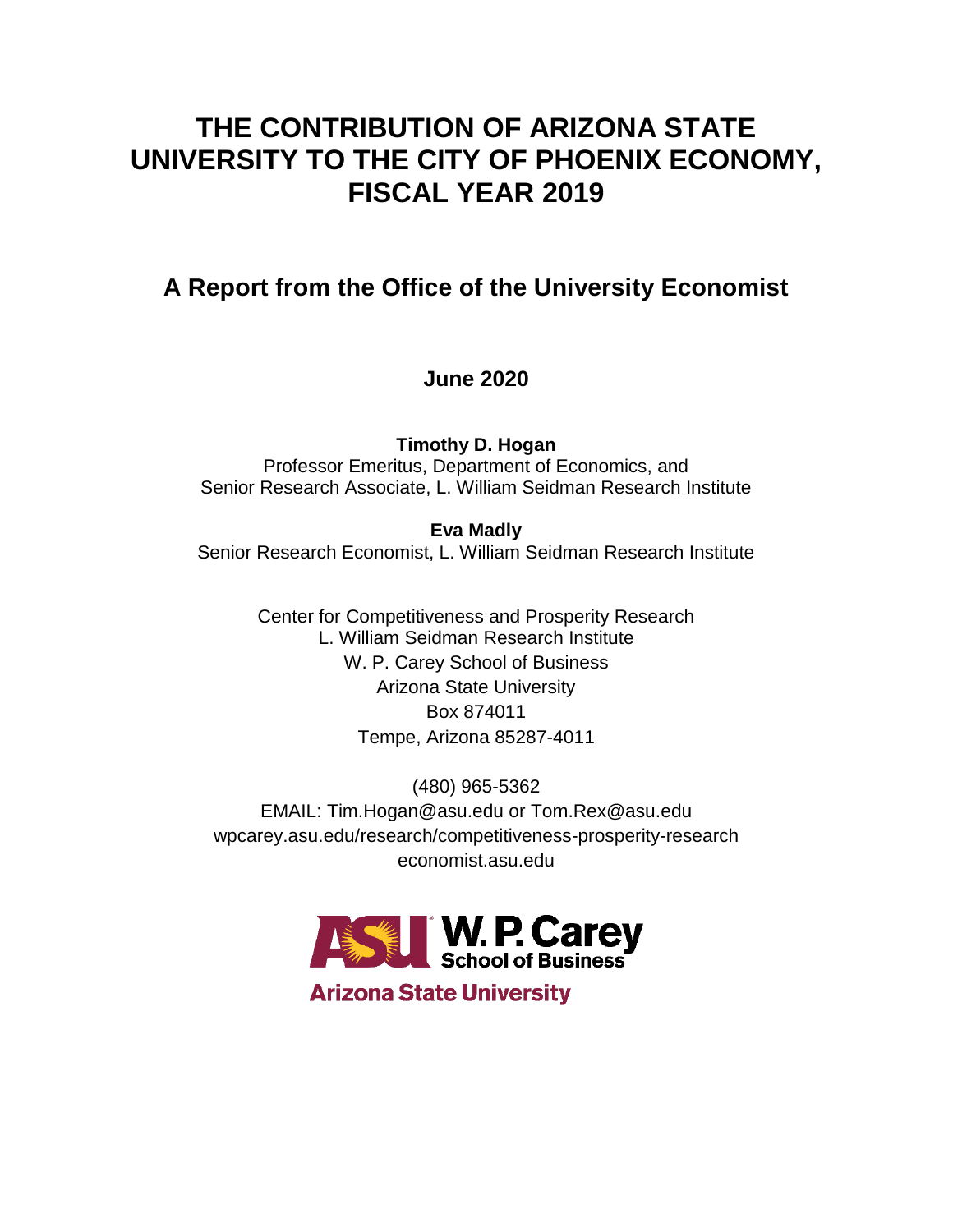## **SUMMARY**

This report provides an assessment for fiscal year (FY) 2019 of the economic contribution of Arizona State University to the city of Phoenix. Estimates are presented for the jobs and incomes that are supported in the Phoenix economy by the spending of the university, its employees, and its students. This economic impact analysis estimates the contribution of the entire university, not just the Downtown Phoenix Campus, to the city's economy and gives an indication of how much larger the city of Phoenix economy is because of ASU.

In FY 2019, the total unduplicated headcount enrollment at all four metropolitan ASU campuses was 73,000 students, with a total enrollment of 111,000 including online students. The university employed 26,000 faculty, staff, and students with a total payroll of \$1.4 billion, and total nonpayroll expenditures by the university during FY 2019 were \$2.5 billion.

Based on this economic impact analysis, when all economic interdependencies are accounted for, the overall economic contribution to the city of Phoenix of the combined impacts of spending by the university, its employees, and its students in FY 2019 totaled 11,260 jobs, \$601 million in labor income, and \$967 million in gross city product.

## **ECONOMIC IMPACT ANALYSIS**

The purpose of an economic impact analysis of a university is to measure the contribution that the university makes to local area jobs and incomes through its own spending and the spending of students, faculty, staff, and visitors. What are referred to as "direct" impacts are the jobs and incomes provided by the university itself and by businesses that supply goods and services purchased by the university, its students, and its employees. In economic impact analysis, estimates are also made of so-called "multiplier effects" that arise through backward linkages between industries and from additional rounds of consumer spending generated throughout the economic impact process.

Estimates of the economic impact of ASU were made using a city of Phoenix-specific version of IMPLAN, an input-output model used widely by researchers throughout the United States. Impacts refer to jobs and incomes generated somewhere in the city. Impacts are reported for three economic variables: gross city product, labor income, and employment. Gross city product (the local equivalent of gross domestic product) is a broad measure of income consisting of employee compensation, proprietor income (self-employed income), property income, and indirect business taxes. Labor income is the sum of employee compensation and proprietor income. Employment is a count of both full- and part-time jobs. Table 1 provides a summary of results of the analysis.

### **UNIVERSITY EXPENDITURES**

The ASU Downtown Phoenix Campus directly affected the Phoenix economy with its 3,400 fulland part-time employees and a payroll of almost \$200 million in FY 2019. Another way in which ASU directly affects the city's economy is by purchasing goods and services from Phoenix businesses. Nonpayroll expenditures associated with the Downtown Phoenix Campus totaled \$60 million in FY 2019. These purchases directly accounted for 260 jobs, \$16 million in labor income, and \$27 million in gross city product.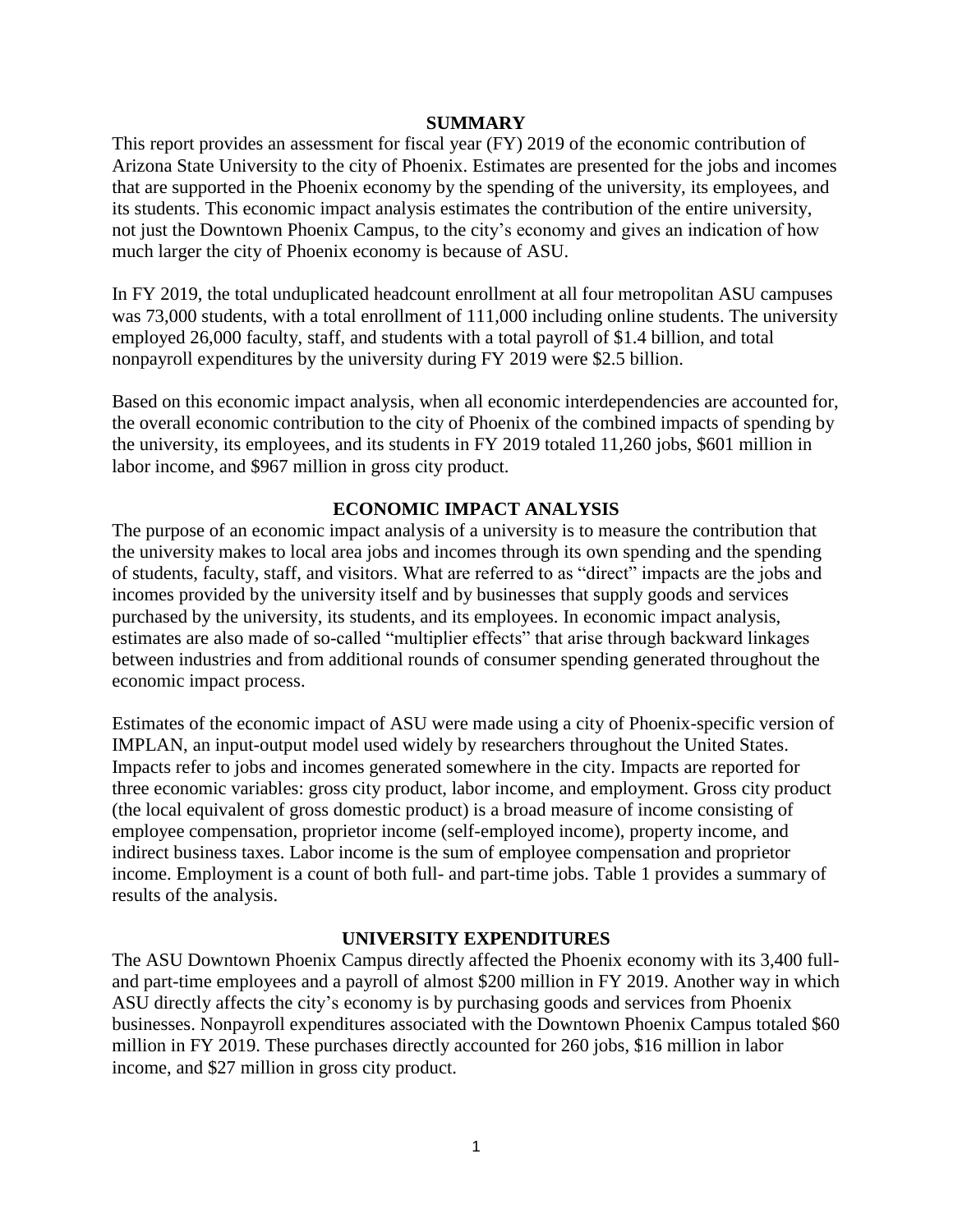## **TABLE 1 THE CONTRIBUTION OF ARIZONA STATE UNIVERSITY TO THE CITY OF PHOENIX ECONOMY, FISCAL YEAR 2019**

|                                           | <b>Gross City</b><br><b>Product in</b> | Labor Income in |                   |
|-------------------------------------------|----------------------------------------|-----------------|-------------------|
|                                           |                                        |                 |                   |
|                                           | <b>Millions</b>                        | <b>Millions</b> | <b>Employment</b> |
| University Payroll and Employment         | \$231                                  | \$199           | 3.370             |
| <b>University Nonpayroll Expenditures</b> | 148                                    | 89              | 1.610             |
| Spending by Faculty and Staff             | 219                                    | 126             | 2,360             |
| <b>Student Spending</b>                   | 354                                    | 178             | 3.720             |
| <b>Visitor Spending</b>                   | 15                                     | 9               | 200               |
| <b>Total Economic Impact</b>              | \$967                                  | \$601           | 11.260            |

Source: Center for Competitiveness and Prosperity Research, L. William Seidman Research Institute, W. P. Carey School of Business, Arizona State University.

University purchases induce secondary or multiplier effects in an economy. These effects occur when immediate suppliers of products to the university purchase intermediate goods and services from upstream suppliers and when all affected suppliers hire additional employees who, in turn, make consumer purchases and pay taxes that support government programs. The secondary effects affecting the city of Phoenix economy of ASU nonpayroll expenditures were estimated to be 1,350 jobs, \$73 million in labor income, and \$121 million in gross city product. The total impact of university purchases on the city's economy was 1,610 jobs, \$89 million of labor income, and \$148 million in gross city product in FY 2019.

## **EMPLOYEE SPENDING**

The university contributes to the Phoenix economy not only by providing jobs for city residents, but also through the purchases of goods and services from local businesses by ASU employees. Consumer expenditures from ASU salaries earned by faculty and staff who were residents of Phoenix were estimated to be \$202 million in FY 2019. This spending was directly responsible for 930 jobs, \$46 million in labor income, and \$90 million in gross city product for the city of Phoenix.

As with institutional spending, consumer spending generates secondary or multiplier effects throughout an economy. Spending by ASU faculty and staff had a secondary impact on the Phoenix economy of 1,430 jobs, \$80 million in labor income, and \$129 million in gross city product. In total, expenditures by ASU faculty and staff accounted for 2,360 jobs, \$126 million worth of labor income, and \$219 million in gross city product for the city of Phoenix in FY 2019.

### **STUDENT SPENDING**

More than 110,000 students were enrolled at ASU during the 2018-19 academic year. Because of their sheer number, ASU students exert an enormous influence on the local economy. The student population at ASU's four metropolitan campuses was directly responsible for \$1.2 billion worth of spending, excluding tuition. The direct impact of spending by students who lived in Phoenix on the city's economy produced 1,710 jobs, \$65 million in labor income, and \$170 million in gross city product.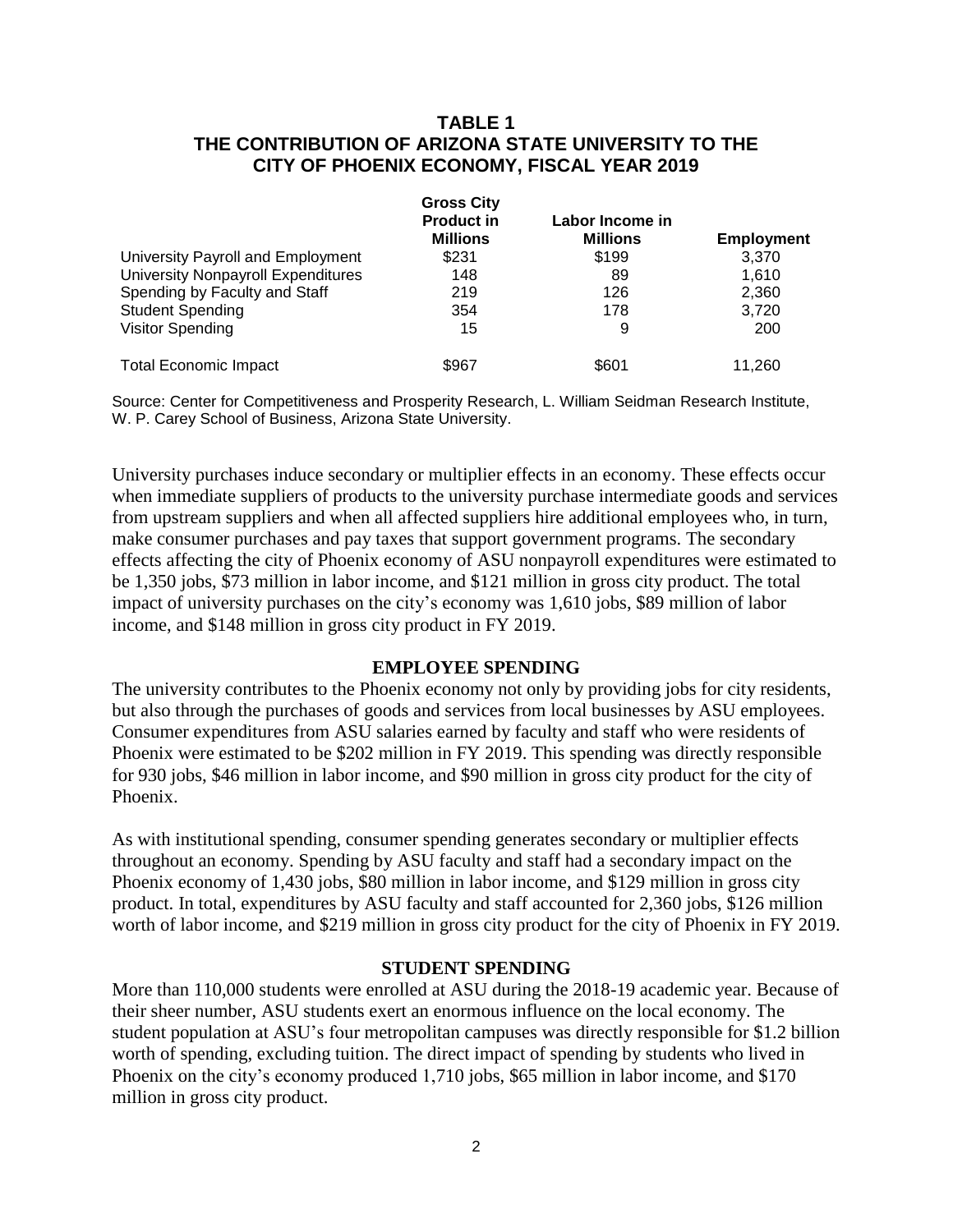The secondary effect of ASU student expenditures on the city's economy was an additional 2,010 jobs, \$113 million in labor income, and \$184 million of gross city product. The total economic contribution to the Phoenix economy of spending by the ASU student population was 3,720 jobs, \$178 million worth of labor income, and \$354 million in gross city product in FY 2019.

## **VISITOR SPENDING**

Athletic events, cultural activities, conferences and other programs draw large numbers of visitors to Arizona State University campuses each year. In addition, parents and friends visit students, and prospective students and their families make evaluation visits to the Metro Phoenix area. While many of those who attend ASU activities are local residents, it is estimated that outof-town visitors spent an estimated \$72 million on lodging, food, entertainment and other goods and services during FY 2019. While much of this visitor activity is centered on the Tempe Campus, ASU-related visitors provided the city of Phoenix with 200 jobs, \$9 million in labor income and \$15 million in gross city product.

## **TOTAL ECONOMIC IMPACT**

The total employment impact of ASU for the city of Phoenix, including university employees and all other jobs indirectly induced, was 11,260 jobs. The total labor income for the Phoenix economy associated with these jobs was estimated to be \$601 million, and ASU's overall contribution to FY 2019 gross city product was \$967 million.

#### **APPENDIX**

The estimates of the contribution of ASU to the city of Phoenix economy for FY 2019 were based directly on the results of the latest annual update (*Fiscal Year 2019 Update*) of the Office's 2016 economic impact analysis (ASU Office of the University Economist, *The Contribution of Arizona State University to the Arizona Economy Fiscal Year 2016*, January 2017, [https://economist.asu.edu/arizona-universities\)](https://economist.asu.edu/arizona-universities). Unless otherwise indicated, all primary employment and expenditure data refer to FY 2019 and are valued in terms of 2019 dollars. University employment, payroll, and expenditure data by campus refer to the four metropolitan campuses — Tempe, West, Polytechnic, and Downtown Phoenix.

Data on ASU employment and expenditures were derived from university administrative records. The employment figures by campus used in this report are not equivalent to the total job figure in the overall ASU impact study — the individual campus figures sum to 20,510 versus 18,564 reported in the overall study. A special tabulation of ASU budget accounts provided the information on university expenditures by campus. The labor income component (salary and wages plus employee-related expenditures) by campus used in this report are not equivalent to the total labor income figure in the overall ASU impact study — the individual campus figures sum to \$1,413 million versus \$1,364 million in the overall study.

This report treated the employee-related expenditures component of university expenditures differently than the approach in the overall ASU impact analysis. The university's employeerelated expenditures consist of multiple categories that include payroll (FICA) taxes, contributions to retirement plans, various types of insurance, and several programs that provide